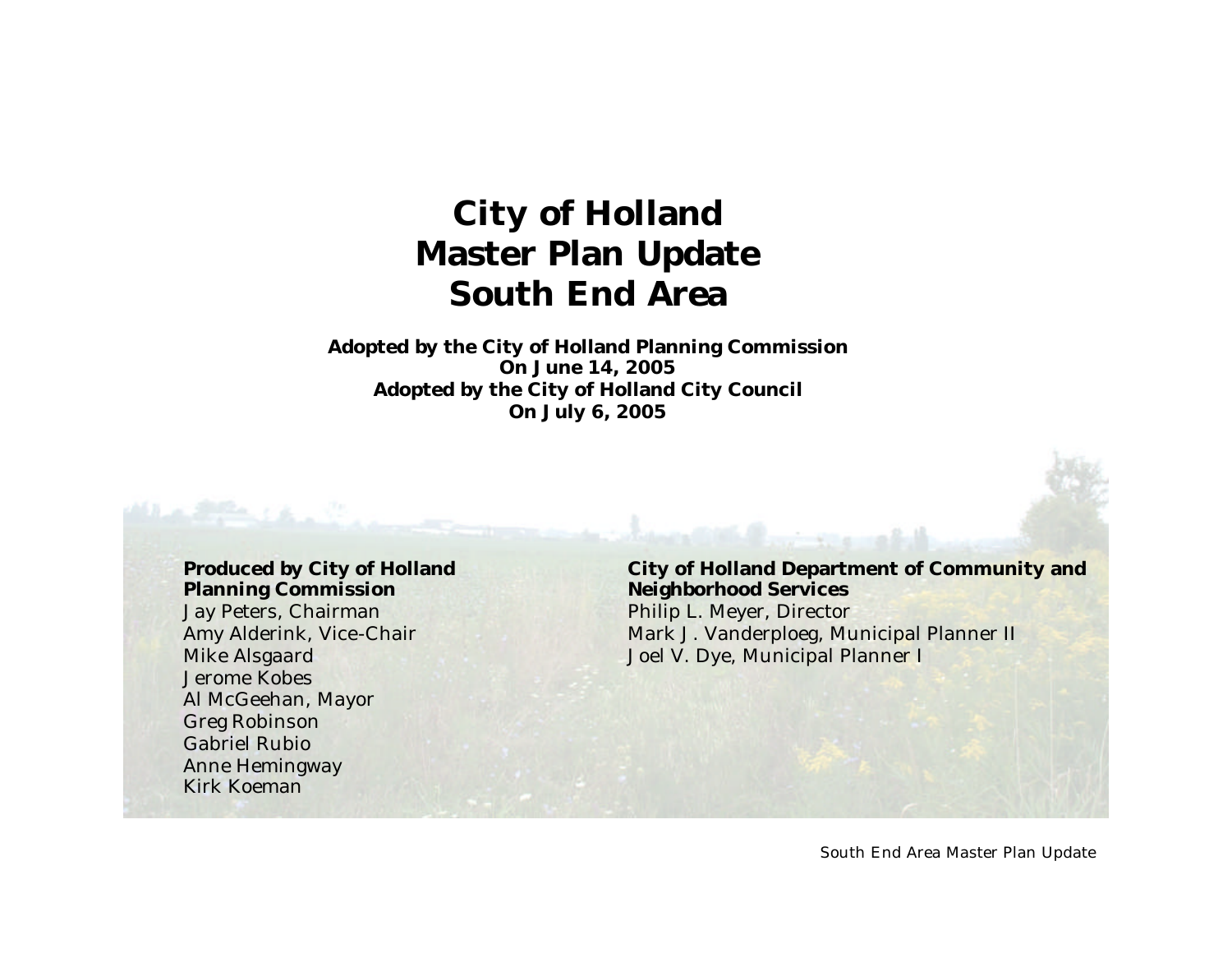#### **A. Background**

The South End Master Plan that was adopted in November 2000 by the Planning Commission as a supplement to the City Master Plan has been providing the planning basis for new growth and redevelopment of that area of the City for the past four years. While this Plan has sought to be realistic in its approach to accommodating the "pressure" for land development in this area due to its proximity to major highway corridors and the large Southside Industrial Park area, this Plan has also been proactive in its

"Effort to define land use, infrastructure, and "character of development" opportunities that build on the positive attributes of the community, and that continue the high quality of private development and public infrastructure that are characteristic of the City of Holland. Perhaps more importantly, this Plan strives to integrate lessons we have learned sometimes through our own development policies and sometimes witnessing problems found in many other communities. This Plan is assertive about such issues as carefully expanding the mix of land uses, protecting sensitive natural environments, and defining transportation improvements in a manner that helps to define a positive character and is supportive of pedestrian as well as vehicular movement. The Plan also offers a model of how such growth can occur contiguous to our existing urban center, while suggesting how to develop in a compact manner to avoid the sprawl that so typically diminishes the character and viability of rural and agricultural urban edges across Michigan and this country. One of the primary objectives is to establish a coherent and intentional identity and sense of place for this new area of the City." (South End Master Plan, November 14, 2000)

Indeed, this Plan provided the "character of development" expectations that were instrumental in shaping the urban form and mixture of land uses that are now being developed in the Kensington Place neighborhood development. While the Planning Commission expects the Plan to continue to provide urban form and land planning guidance for this area into the foreseeable future, the Planning Commission fully expected that amendments may be needed to the Plan from time to time in order for it to remain current and in sync with the ever changing realities of the marketplace.

As the marketplace has had enough time to properly "digest" a portion of the original South End Plan, we are beginning to see the fruition of the Plan in the form of the Kensington Place development. It should come as no surprise then that adjustments are now viewed as being necessary by the development com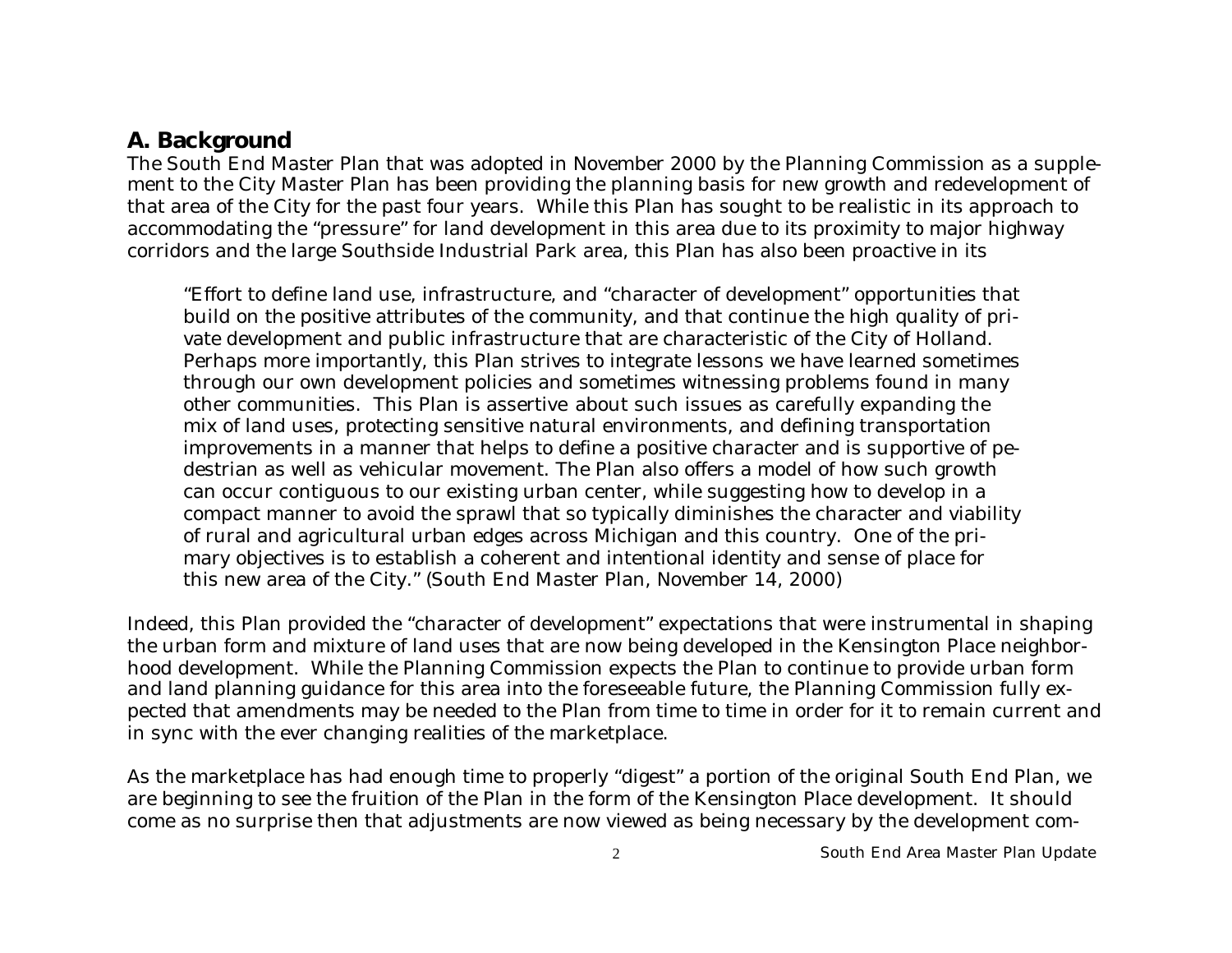munity in response to the development as it emerges in this neighborhood. It is this Kensington Place development that is redefining the opportunities for redevelopment throughout the South End area, and creating further opportunities for growth generally consistent with the overall South End Master Plan.

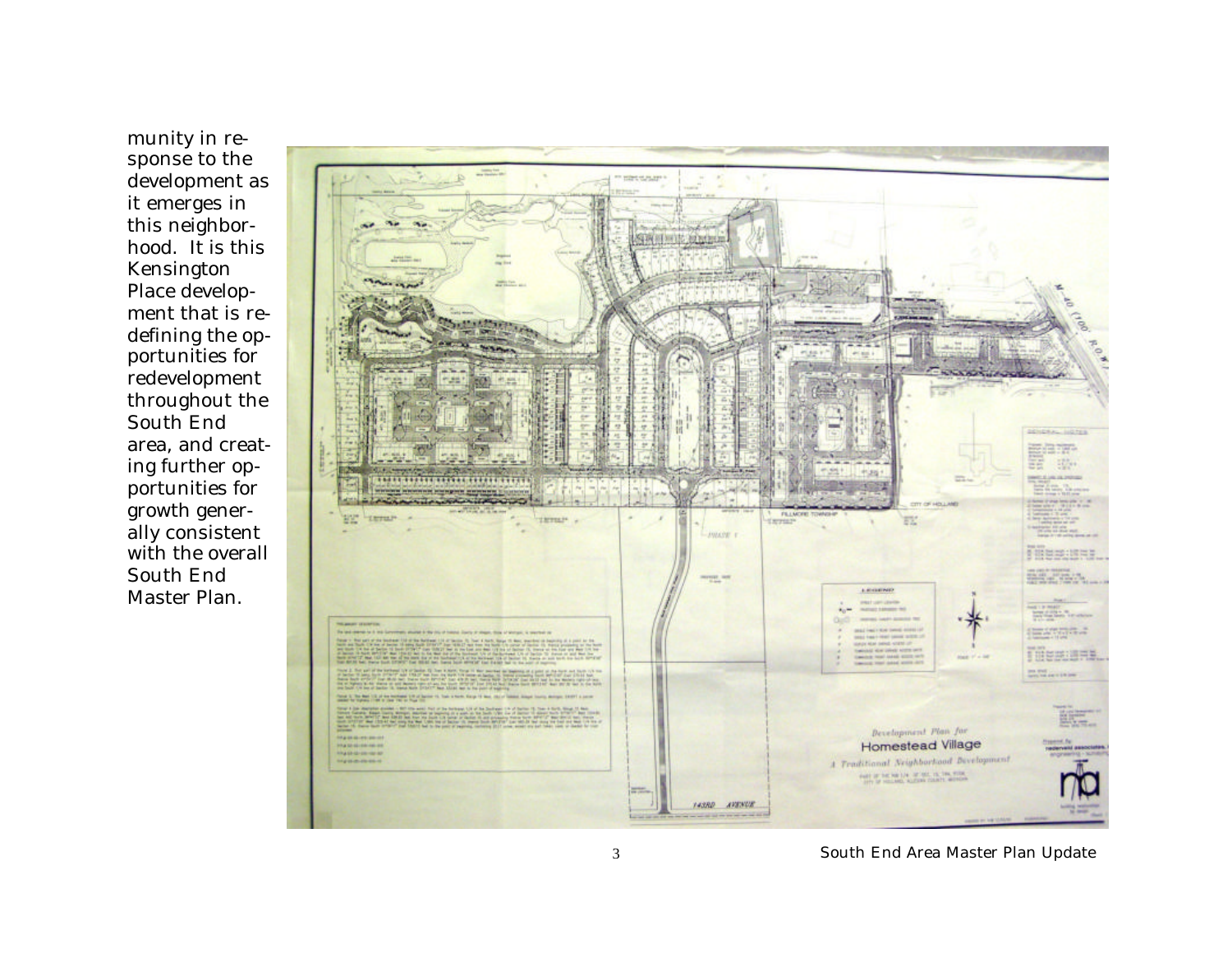#### **B. Master Plan Amendments**

SJR Land Development LLC is the owner and developer of the mixed-use Kensington Place neighborhood development located west of M-40 and south of I-196. SJR Land Development LLC also owns 40 acres immediately north of the Kensington Place development that in concert with both landowner requests and Planning Commission vision in 2000, is designated on the Existing Land Use Plan Map as IP Industrial Park (see Existing Land Use Plan Map - South). The applicant, in response to a changing market and evolving vision for the property, has requested and this Plan approves changes to the Land Use Plan Map and Master Plan to be changed in the following manner:

- 796 Interchange Drive (20 acres) Change the north portion from IP Industrial Park to CC Community Commercial
- 796 Interchange Drive (20 acres) Change the south portion from IP Industrial Park to MDR Mixed Density Residential

As a component of this Master Plan amendment, the developer has also requested changes to the Land Use Plan Map for the existing Kensington Place neighborhood development so that the planning designations on the Land Use Plan Map coincide more precisely with the actual uses that were approved by the Planning Commission in the form of the Kensington Place Development Plan. After careful consideration, the Planning Commission determined that the best means of illustrating the allowable land uses on the Land Use Plan Map for the Kensington Place Development is to designate the development area as a new Special Planning Area 4 (SPA 4) on the Land Use Plan Map with a specific reference to the Kensington Place Development Plan and the Kensington Place PUD approval documentation (see Land Use Plan Map - South).

In addition to the lands owned and being developed by SJR Land Development, the Planning Commission has examined all of the IP Industrial Park planning designated lands located west of M-40 and south of I-196. The Planning Commission notes that the original South End Master Plan specifically called for a large component of Industrial development and land uses in this area. The market was calling for this land use at the time of the Plan adoption as industrial uses continued to grow and expand in the Holland area throughout the 1990's. Now, with the development of the Kensington Place mixed-use development as well as being in a market climate where there is minimal demand for new Industrial land, the Planning Commission believes this area is now more desirable and suitable for mixed use developments of a resi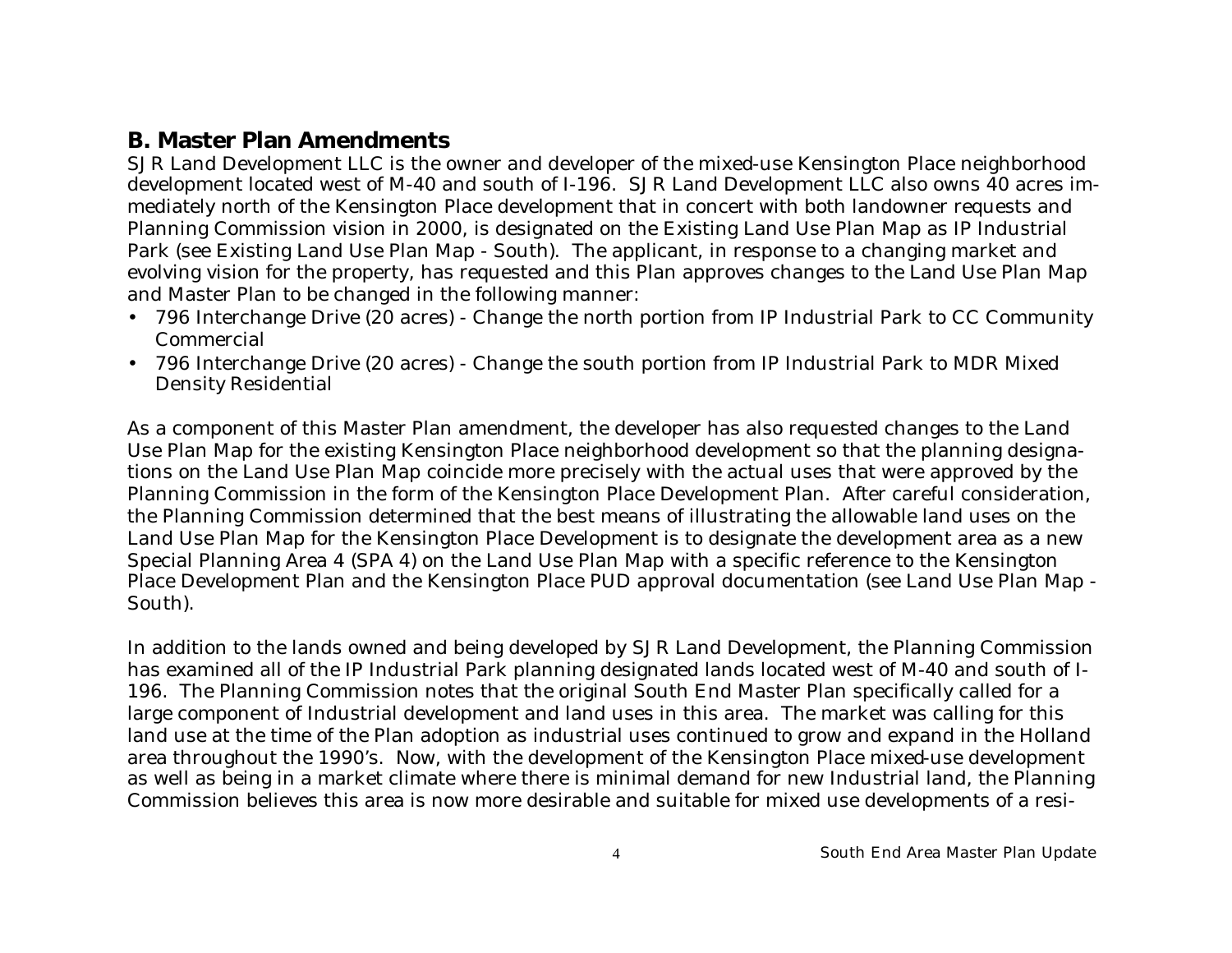dential and commercial nature, and that changes are warranted to the Land Use Plan Map for the following Industrial Park planned lands (see Land Use Plan Map - South):

- 678 Interchange Drive (7 acres) North portion to Community Commercial and south portion to Mixed Density Residential
- 622 Interchange Drive (2.5 acres) North portion to Community Commercial and south portion to Mixed Density Residential
- 850 Interchange Drive (0.75 acres) Community Commercial
- Approximately 800 Interchange Drive (8.5 acres) Community Commercial
- SW corner of the property located at the SW corner of M-40 and Interchange Drive (Approx. 0.2 acres) Community Commercial
- 1750 M-40 (Approx. 12 acres) West portion to Community Commercial
- 1778 M-40 (Approx. 3 acres) West portion to Community Commercial
- 1890 M-40 (Approx. 3.5 acres) Community Commercial
- 1796 M-40 (Approx. 0.1 acres) Small SW corner of property to Community Commercial
- Property behind 1796 M-40 (Approx. 1.5 acres) West portion to Community Commercial
- 1816 M-40 (Approx. 0.3 acres) West portion to Community Commercial
- 4350 M-40 (Very small parcel) Community Commercial
- 1830 M-40 (Approx. 1 acre) West portion to Community Commercial
- 1850 M-40 (Approx. 1 acre) West portion to Community Commercial 1860 M-40 (Approx. 2 acre) -West portion to Community Commercial

The Planning Commission also decided to include the following City "unplanned" lands that were annexed in 2003 from Fillmore Township in this Plan amendment. The following list of properties denotes what the properties were planned for in the Township, their Township zoning, the City conversion zoning upon annexation into the City, the new City Master Plan Land Use Plan Map planning designation; potential future City Zoning (see Land Use Plan Maps for the North and South areas); and the current use of the property:

- 5349 143<sup>rd</sup> Avenue (20 acre City owned parcel): Township planning Horticulture; Township zoning -A-2 Restricted Agriculture District; City conversion zoning - AG Agricultural District; new City planning designation - PQP Public Quasi-Public; Potential future City zoning - PRD Planned Residential Development District; Current use - Vacant and South Kensington Drive.
- 859 East 48<sup>th</sup> Street (67 acres): Township planning Low Density Residential; Township zoning R-1 Single Family District; City conversion zoning - R-1 One Family Residential District; new City planning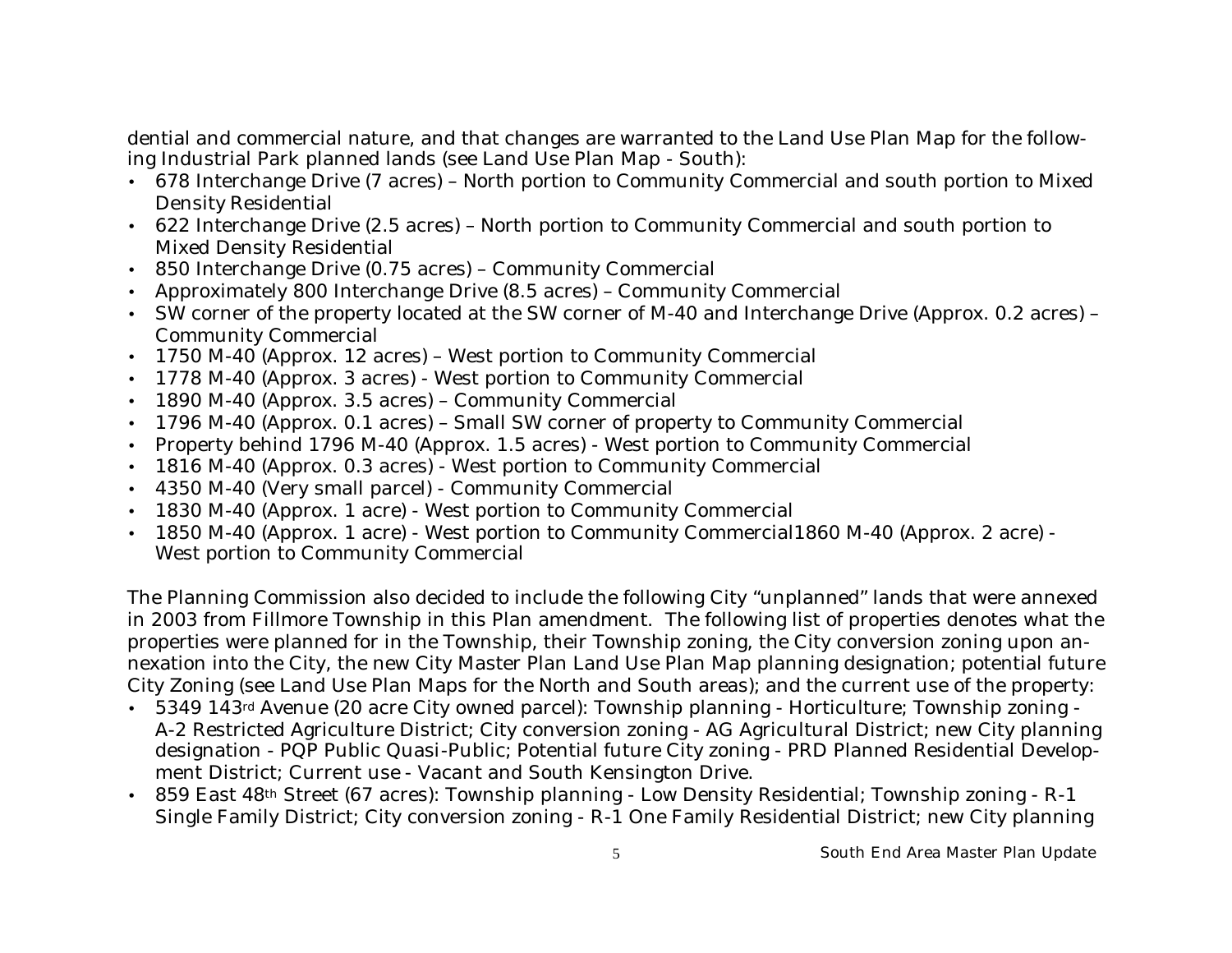designation - IP Industrial Park; Potential future City zoning - I-2 Industrial Park District; Current use - Vacant, cultivated crops.

- 815 East 48<sup>th</sup> Street (1.6 acres): Township planning Low Density Residential; Township zoning R-1 Single Family District; City conversion zoning - R-1 One Family Residential District; new City planning designation - IP Industrial Park; Potential future City zoning - I-2 Industrial Park District; Current use - Vacant.
- 789 East 48<sup>th</sup> Street (0.3 acres): Township planning Low Density Residential; Township zoning R-1 Single Family District; City conversion zoning - R-1 One Family Residential District; new City planning designation - IP Industrial Park; Potential future City zoning - I-2 Industrial Park District; Current use - Warehouse and storage.
- 759 East 48<sup>th</sup> Street (2 acres): Township planning Commercial; Township zoning A-1 Exclusive Agriculture District; City conversion zoning - AG Agriculture District; new City planning designation - IP Industrial Park; Potential future City zoning - I-2 Industrial Park District; Current use - Warehouse and storage.
- 721 East 48<sup>th</sup> Street (9 acres): Township planning Commercial; Township zoning A-1 Exclusive Agriculture District; City conversion zoning - AG Agriculture District; new City planning designation - IP Industrial Park; Potential future City zoning - I-2 Industrial Park District; Current use - Vacant.
- 712 East 48th Street (0.5 acres): Township planning Agriculture; Township zoning A-1 Exclusive Agriculture District; City conversion zoning - AG Agriculture District; new City planning designation - IP Industrial Park; Potential future City zoning - I-2 Industrial Park District; Current use - Warehouse and storage.
- 914 East 48<sup>th</sup> Street (1.5 acres): Township planning Agriculture; Township zoning A-2 Restricted Agriculture District; City conversion zoning - AG Agriculture District; new City planning designation - IP Industrial Park, Potential future City zoning - I-2 Industrial Park District; Current use - Single family residential.

The City owned property at 5349 143rd Avenue was purchased for use as a future park and/or other public use such as an elementary school. This property was annexed into the City by Resolution of the City Council, and it currently is vacant except for South Kensington Drive that traverses the property from north to south from the Kensington Place neighborhood development down to 143rd Avenue.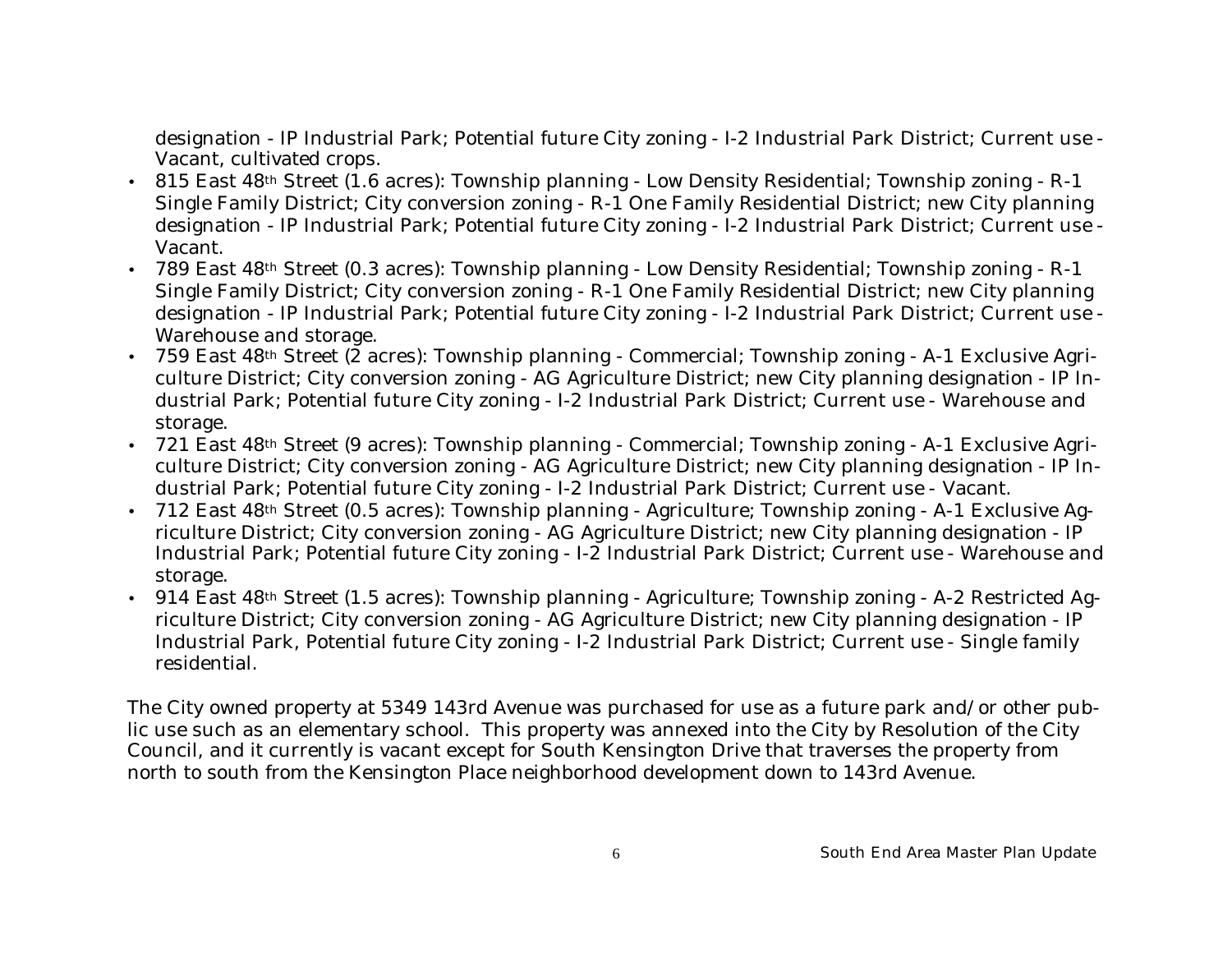The other privately owned properties located on 48th Street were annexed into the City via a petition from the property owners to the State Boundary Commission. The property owners intend to use these properties for future Industrial purposes. A vast majority of the acreage of these properties is vacant and assessed as vacant industrial land.

#### **C. Zoning Expectations.**

As noted in the previous section, the 48th Street properties should be rezoned to the I-2 Industrial Park District, and the City owned 20 acre parcel located on 143rd Avenue should be rezoned to the PRD Planned Residential Development District shortly after the adoption of this Plan. The properties located west of M-40 and south of Interchange Drive may be rezoned in the future to a number of zone districts, such as the PUD Planned Unit Development District, the PRD Planned Residential Development District, and C-2 Highway Commercial District.

This Plan notes a preference in future rezonings in the area located west of M-40 and south of Interchange Drive to the PUD and PRD zone districts as these zone districts allow for a mixture of land uses, more compact urban designs and streetscapes, a more pedestrian and walkable scale of development instead of a primarily auto oriented design, and limitations on "big box" designs that have a tendency to overwhelm surrounding neighborhoods and development with the huge scale of the buildings and associated parking lots.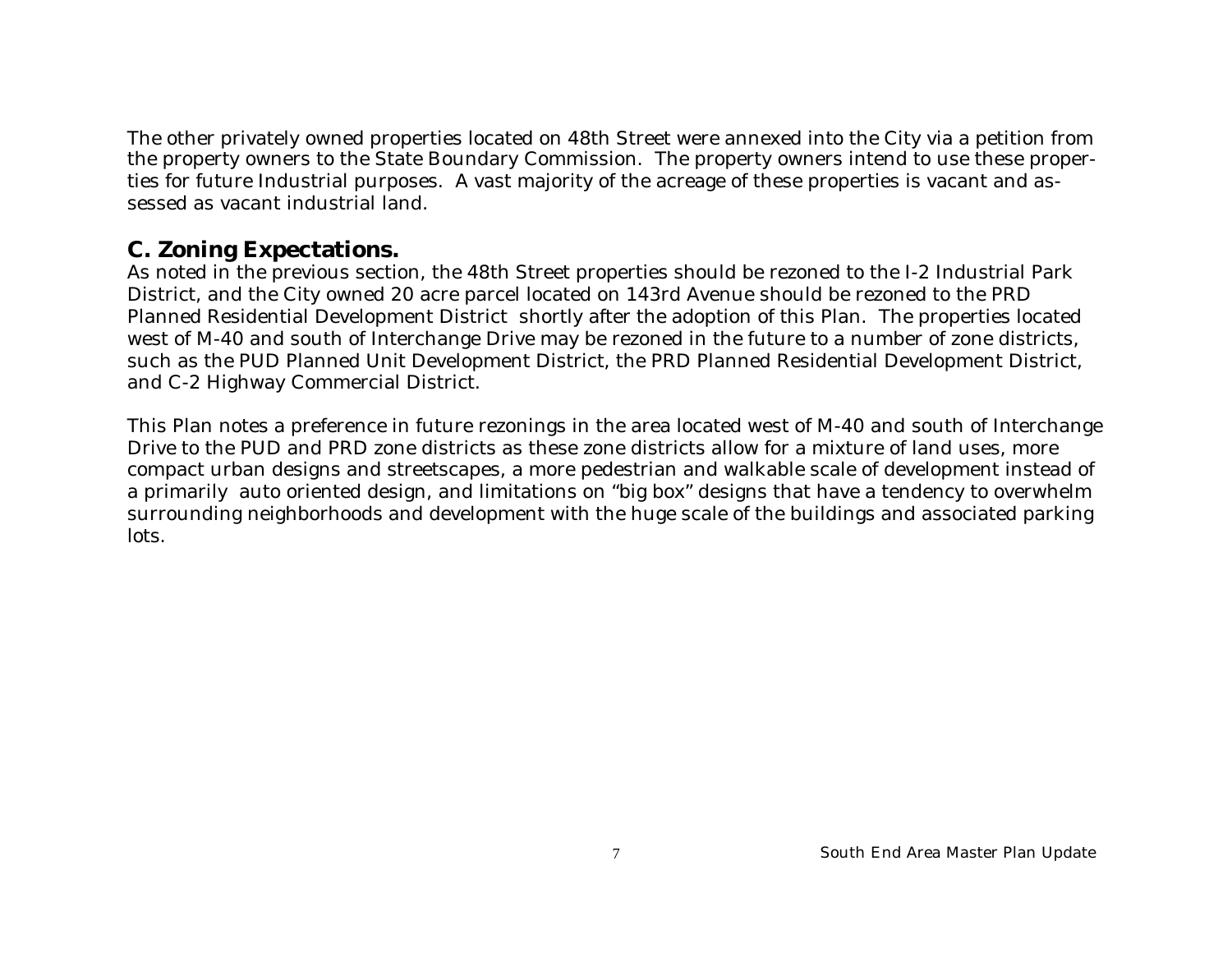## **D. Graphics**

The graphics on pages 8 through 10 indicate the locations and existing Land Use Plan Map planning designations for this South End area. The north part of this area shown on page 9 indicates the "unplanned" status of this part of the City's Industrial Park, and the south part of this area shown on page 10 indicates the planning for the west side of M-40 south of I-196. This south map also shows the unplanned status of the City park land property located north of 143rd Street and adjacent to the Kensington Place neighborhood development.

South End Master Plan Amendment Areas

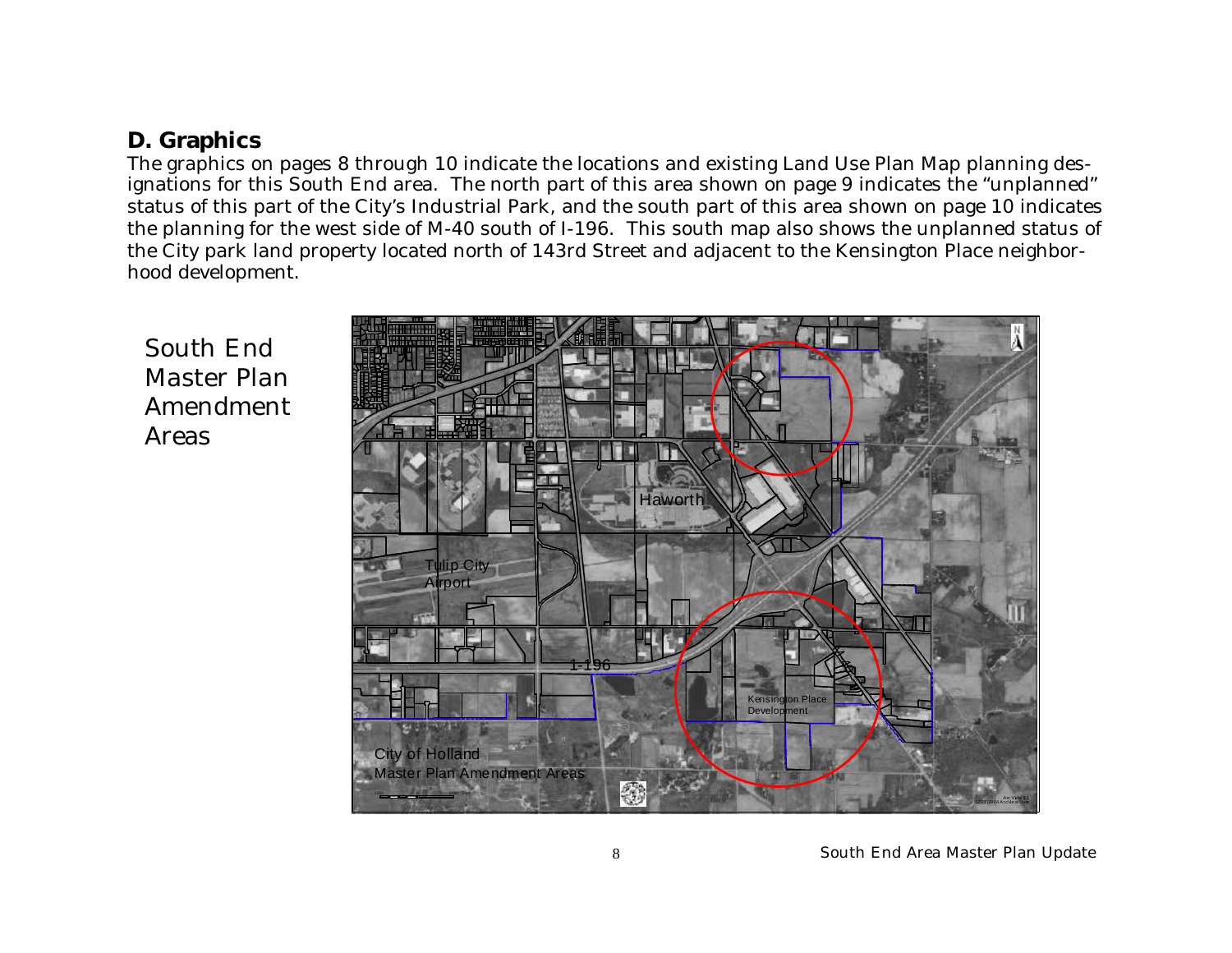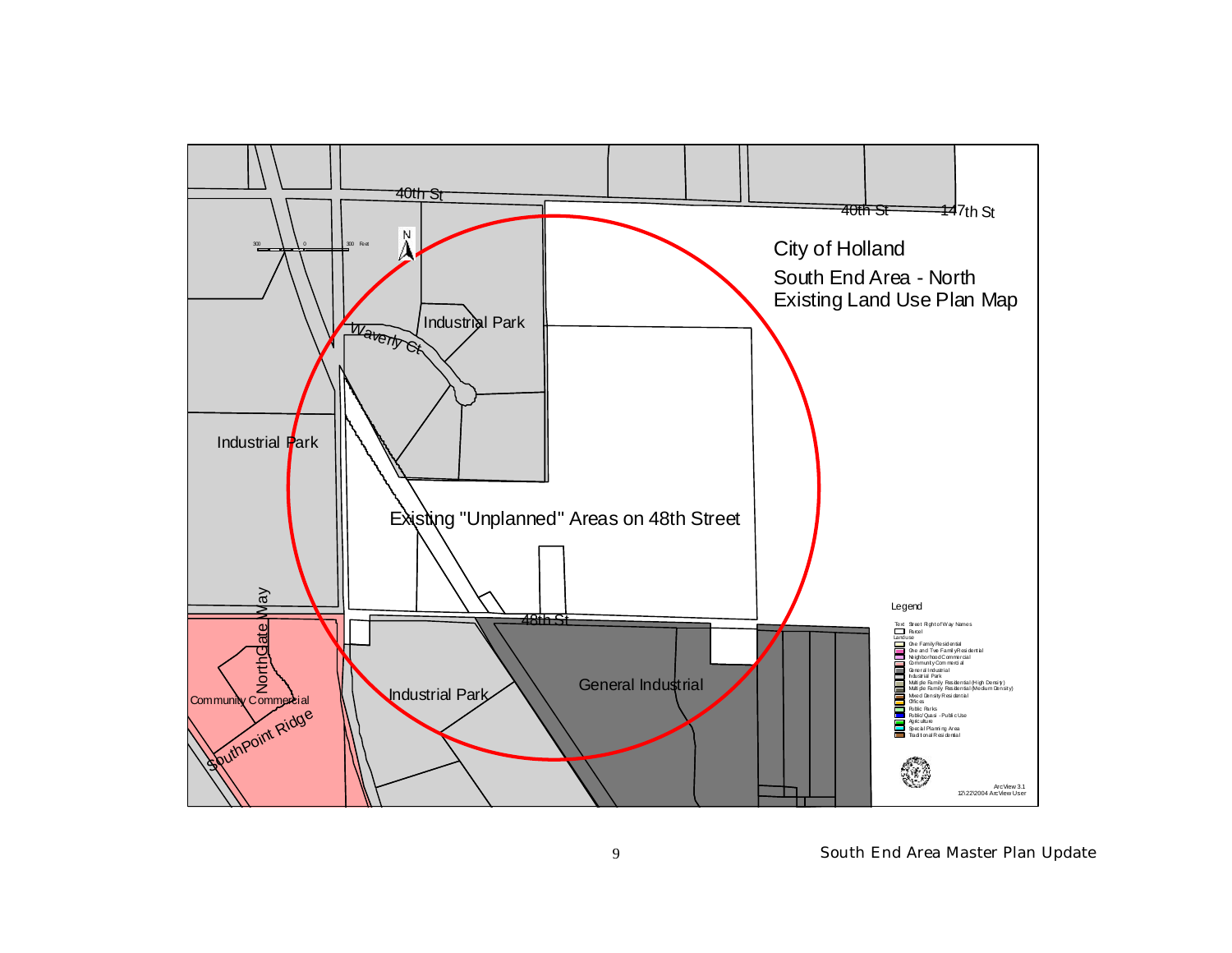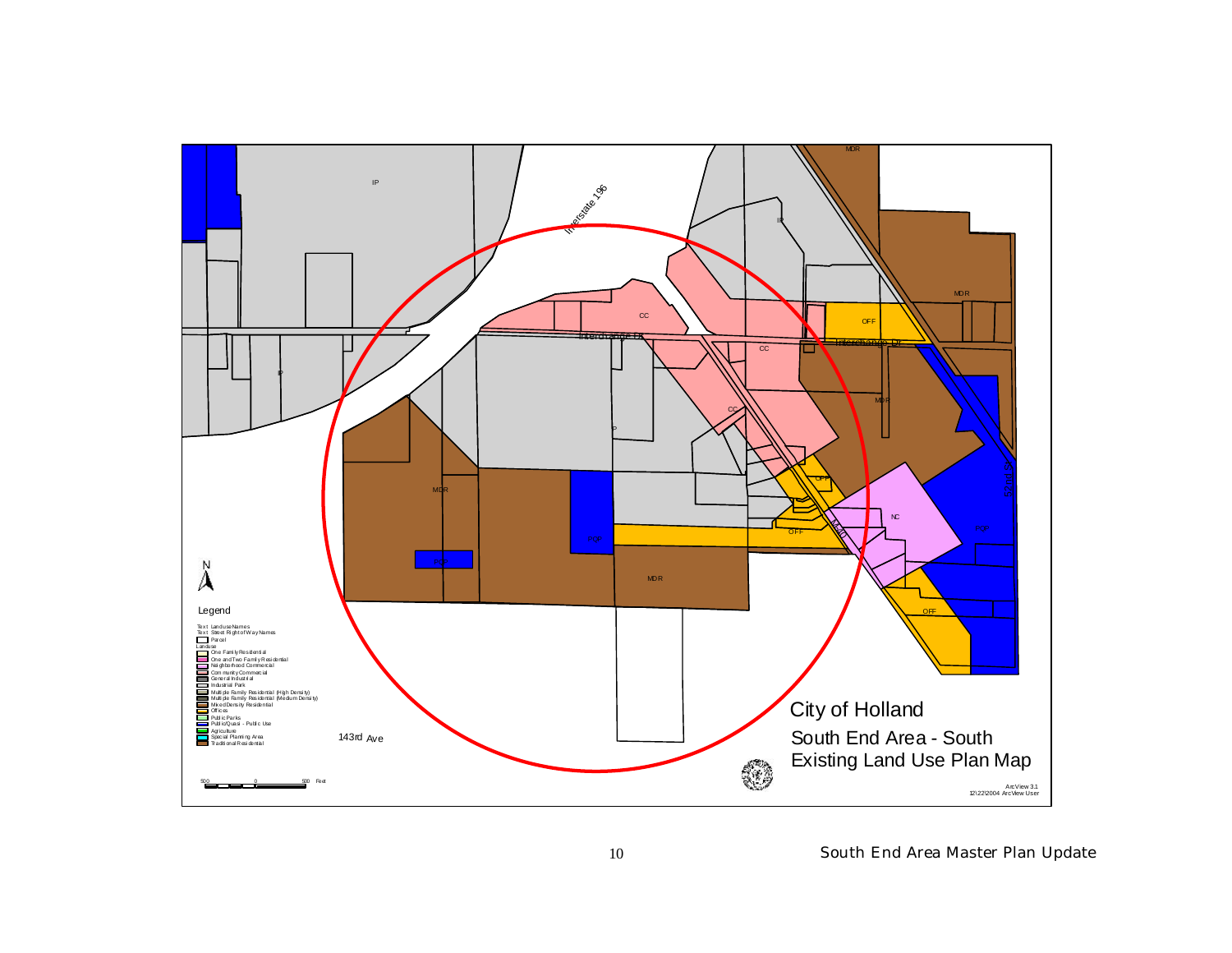The graphics shown below and on page 12 show the new Land Use Plan Map planning designations for this South End area. The north part of the area shown below clearly shows that the formerly "unplanned" status of this part of the City's Industrial Park is now planned for IP Industrial Park uses and GI General Industrial land uses. The south part of this area shown on page 12 indicates the expanded Community Commercial planning for the west side of M-40 south of I-196, the new Special Planning Area 4 (SPA 4) for the Kensington Place neighborhood, and the expanded Mixed Density Residential planning area. The formerly unplanned status of the City park land property located north of 143rd Street and adjacent to the Kensington Place neighborhood development is now planned for Public Quasi/Public land uses.

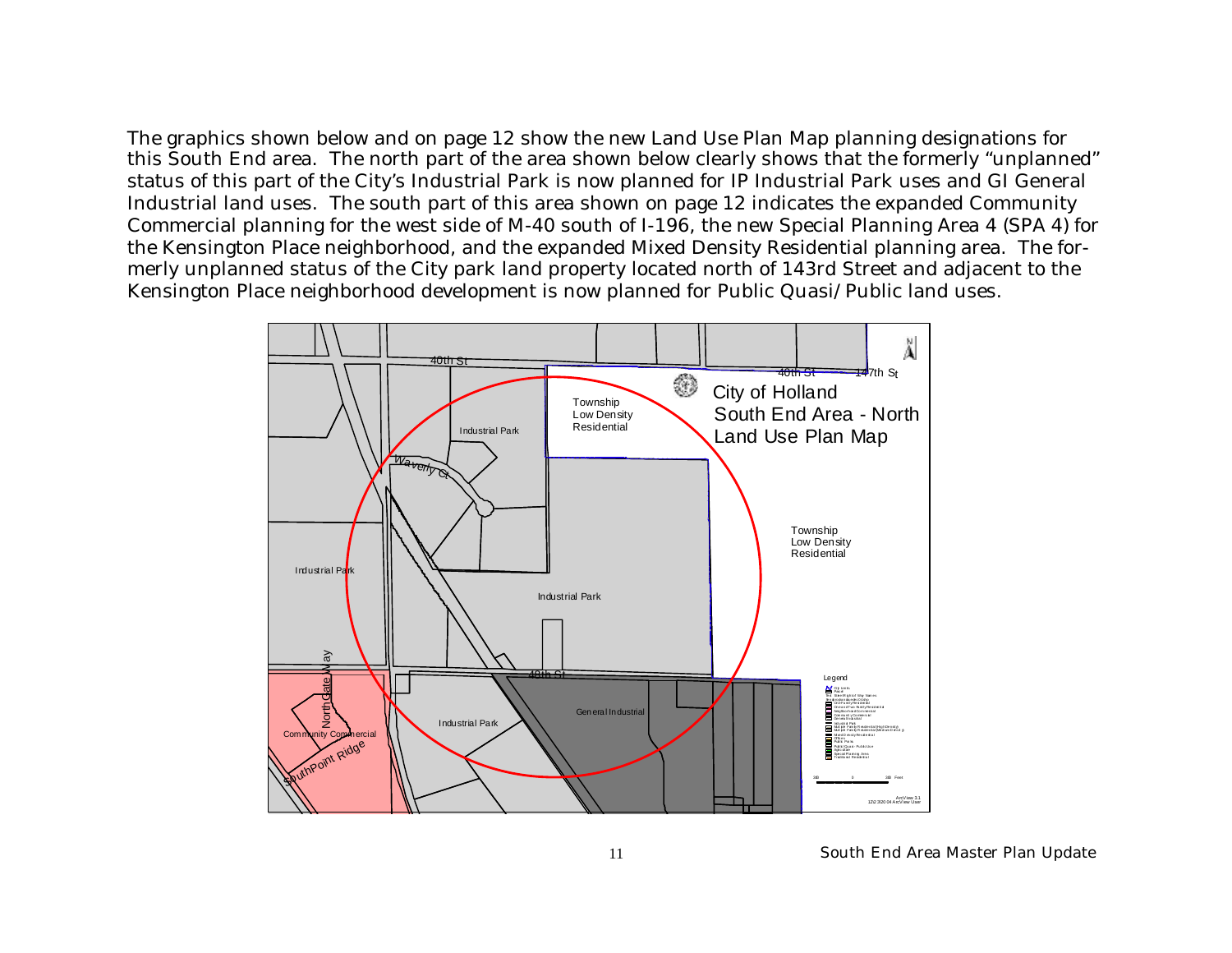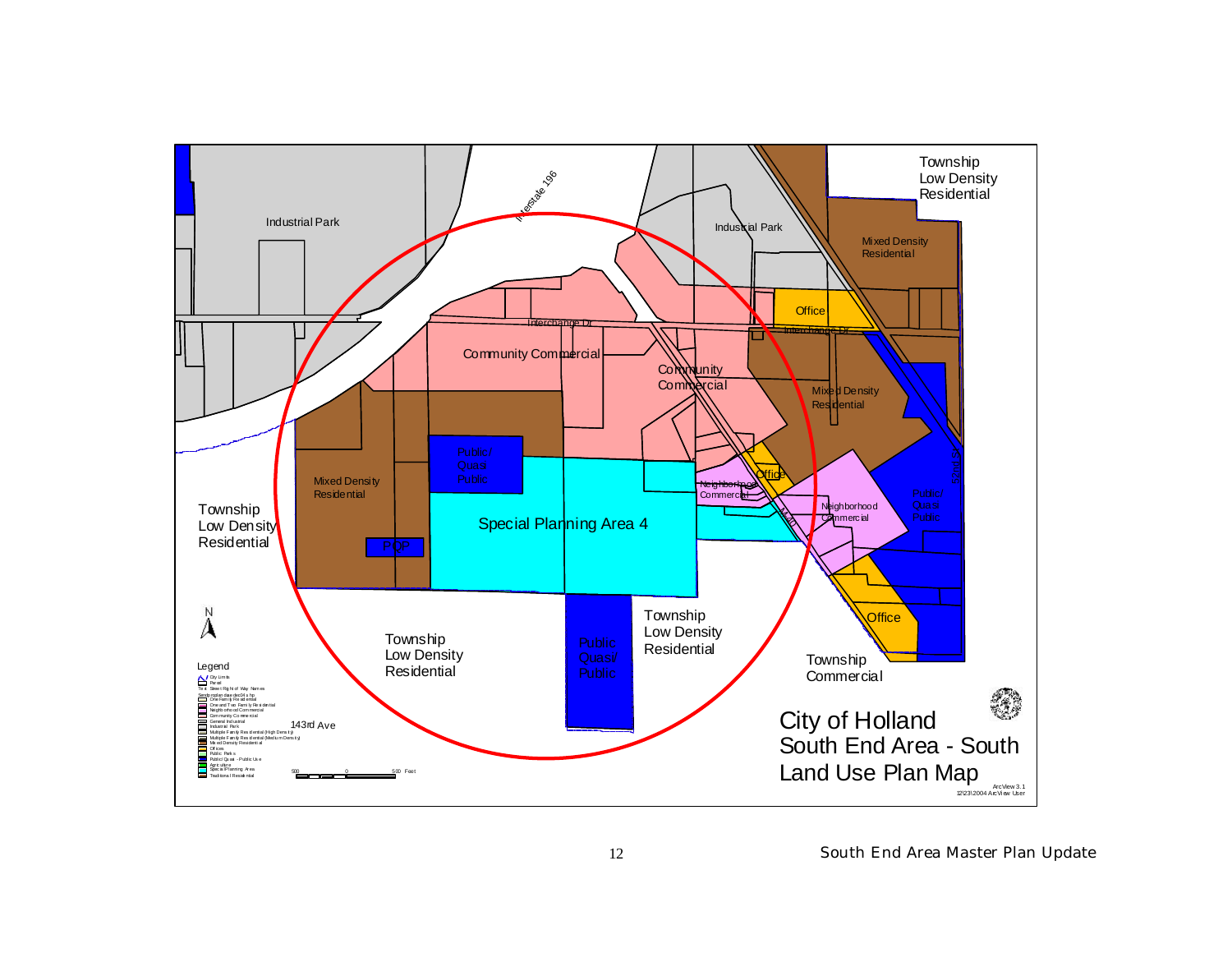This Master Plan amendment also incorporates the conceptual plans provided by SJR Land Development for the development of their land holdings in the South End area in regards to future land uses, future street right-of-ways, the character of the streetscapes, and proposed building locations and arrangements as shown below and on page 14.

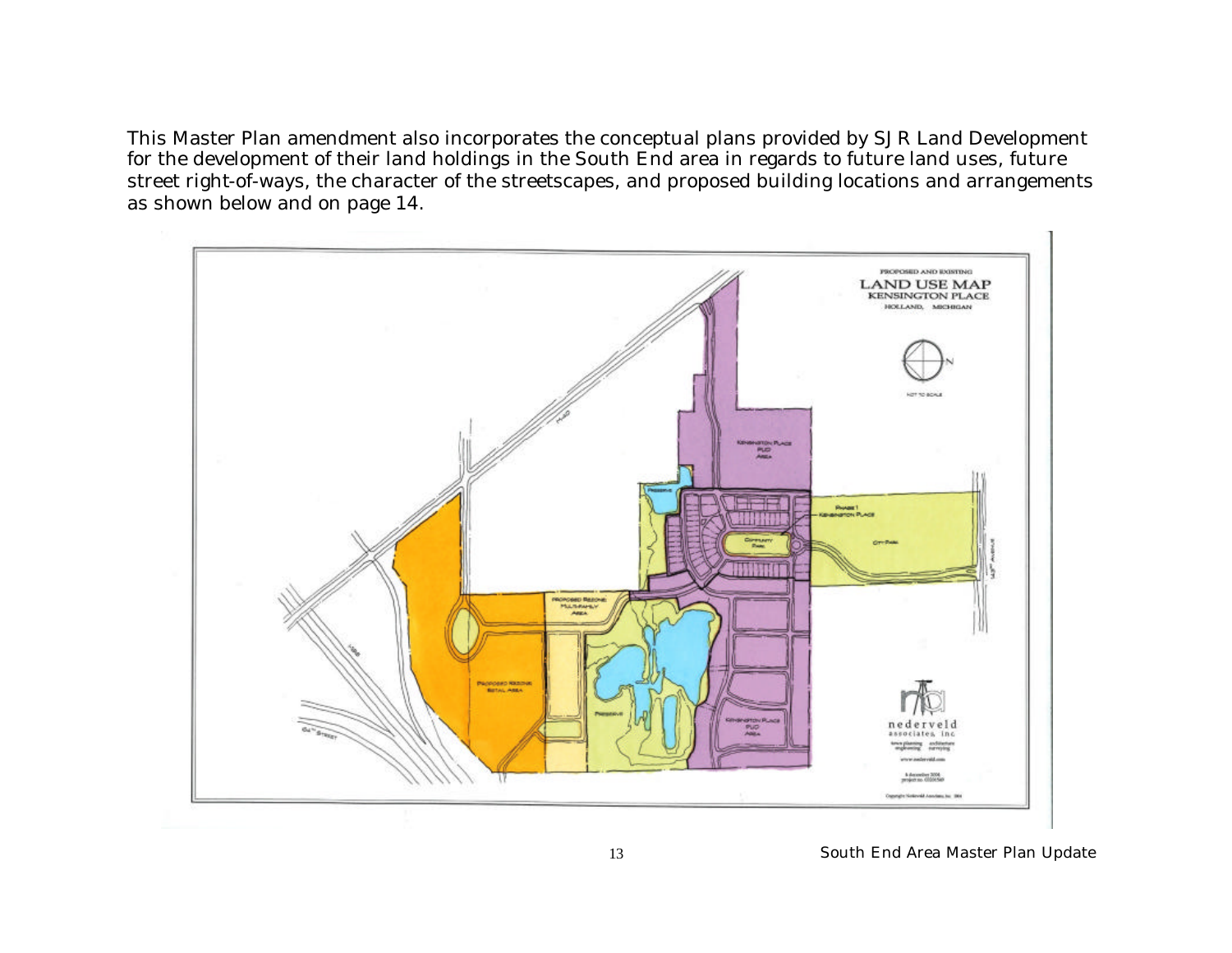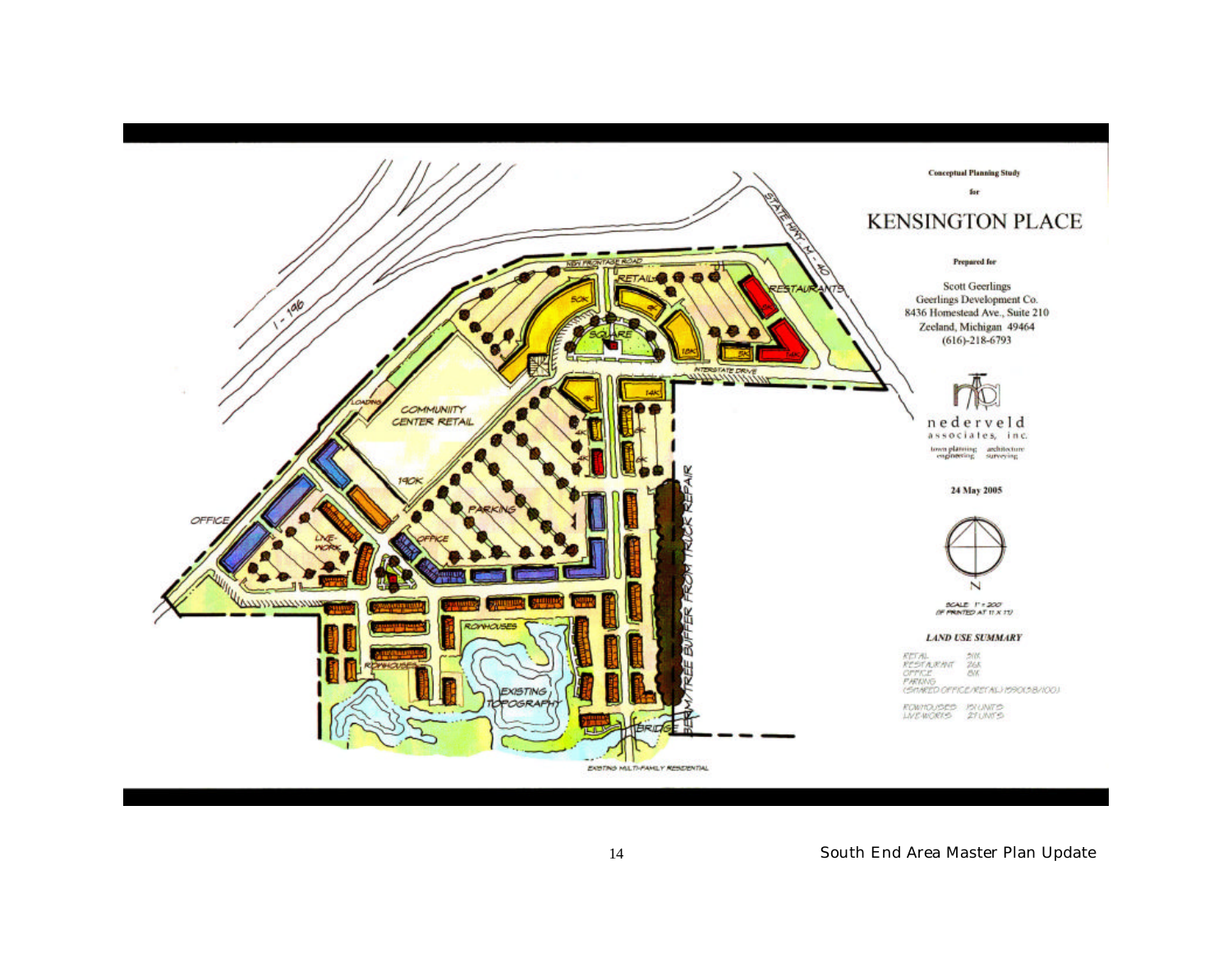## **E. Plan Expectations and Character of Development**

As stated in the Background section of this Plan, and as included in the original South End Master Plan, one of the primary objectives of the Plan is to establish a coherent and intentional identity and sense of place for this new area of the City. While the original South End Plan set the stage for this place making by including guidelines for development of this area, the amendments and plan graphics included in this update to the South End Master Plan aim to add additional urban design elements to clearly illustrate the City's expectations for the development of this area.

In order to be intentional this Plan needs to be boldly proactive about the desired characteristics for this area. This area simply will not be allowed to develop like so many other faceless and no-place (or everyplace) commercial areas that dot West Michigan and indeed the nation's landscape. The Vision for this area is that it develops as the next healthy mixed-use neighborhood area in the City with the following expectations for the development of the South End area:

- The scale of development shall be for that of the neighborhood, and thus shall be compact in scale, pedestrian friendly, and include a mixture of uses.
- The integrity of M-40 as a transit corridor shall be preserved by the enforcement of City of Holland and Michigan Department of Transportation access management standards.
- Commercial development along M-40 shall be focused, nodal in character and oriented inward possibly in the form of life style centers instead of the typical outward strip orientation that maximizes building and parking lot exposure to passing motorists.
- The streets shall be based on a grid or modified grid pattern to maximize pedestrian and vehicular interconnectedness. This network of streets shall also be designed to encourage walking, reduce the number and length of vehicle trips, and conserve energy.
- Residential housing types and price levels shall vary depending on the type of street the building is located on and the proximity of commercial uses.
- Residential housing densities should be high enough to permit public transit to become a viable alternative to the automobile. If public transit is viable to this area, it will provide a means of transportation for residents to the large employment centers located in the City's industrial parks; the City's major retailing and service areas in the Downtown, US/31, Waverly Road, and South Washington Avenue Corridors; and the major recreational parks and arts/cultural venues located throughout the City.
- Public and private parks ranging from tot-lots to ball fields and community gardens to passive recreational areas shall be located throughout the area.